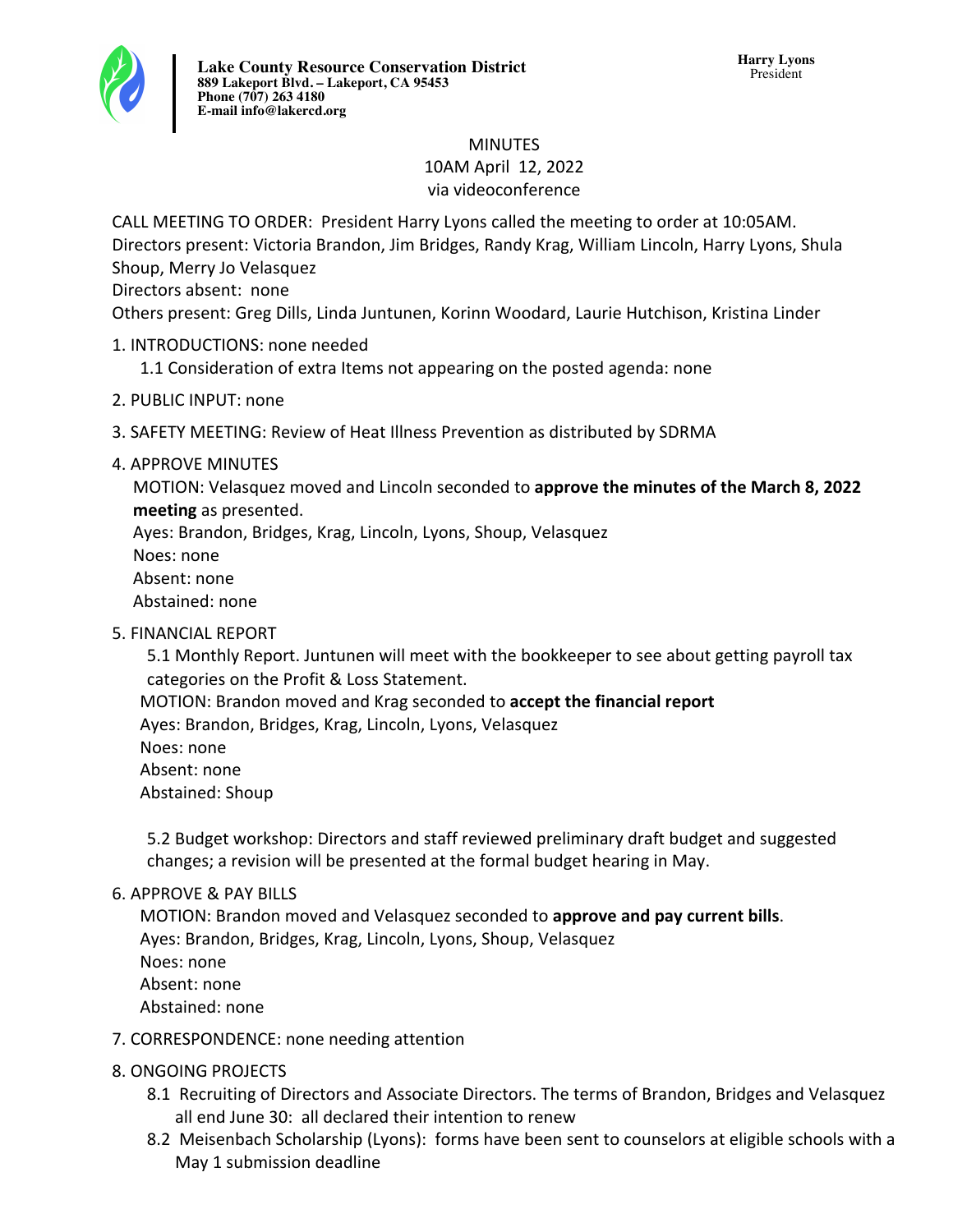- 8.3 Invasive Weed Tour (Brandon): event is all set for 9AM May 25 at Anderson Marsh
- 8.4 Field Days in the Creek (Lincoln) event insurance has been lined up. Pete McGee trying work with the landowners to make this location permanently available for the school district. Event will take place May 18
- 8.5 Kids in the Creek (Velasquez): event took place on March 10 very successfully. It was the first outing since Covid for these students and they seemed extremely appreciative.
- 8.6 Trout in the Classroom: this year's program is in progess.
- 8.7 CWPP update: final editorial changes are expected by the end of the week. Juntunen is working with the county IT department to post the plan as an interactive webpage

#### 8.8 Staff hire

CLOSED SESSION: discuss Project Manager hiring

Return to open session:

MOTION: Brandon moved and Velasquez seconded to **offer the Project Manager position to Peggie King** at a rate of \$32/hour.

Ayes: Brandon, Bridges, Krag, Lincoln, Lyons, Shoup, Velasquez

Noes: none

Absent: none

Abstained: none

Lyons will meet with her again on Thursday to discuss RCD goals and the Strategic Plan.

MOTION: Shoup moved and Krag seconded to **approve the revised Administrative Assistant job description and authorize posting the position**

Noes: none Absent: none Abstained: none

MOTION: Lincoln moved and Krag seconded to accept Linda Juntunen's letter of resignation as Administrative Assistant, effective July 1

Ayes: Brandon, Bridges, Krag, Lincoln, Lyons, Shoup, Velasquez

Noes: none

Absent: none

Abstained: none

#### 9. REPORTS/UPDATES

9.1 Lake County Fire Safe Council Report - Laurie Hutchison

- Continued work with NCO/EPIC on the outreach project with the Americorps Team. Supplied materials for various outreach projects for them, working on creating new outreach material for the county.
- Continuing to work with partners on Evacuation Route Grant and considering the next CalFire grants coming up. The county applied for the Evacuation Routes Grant and will be working with partners that include the FSC and Firewise Community groups to eliminate hazard trees along the Soda Bay Corridor. Considering opportunities to partner with TERA (Tribal Eco Restoration Alliance) on an upcoming CalFire grant. Still waiting to hear if Lake Co was awarded this grant.
- Attending various local group meetings. Looking for opportunities for events in the future.
- Continued coordination with the RRA, NCO, CMAT, CLERC and other local partners on projects.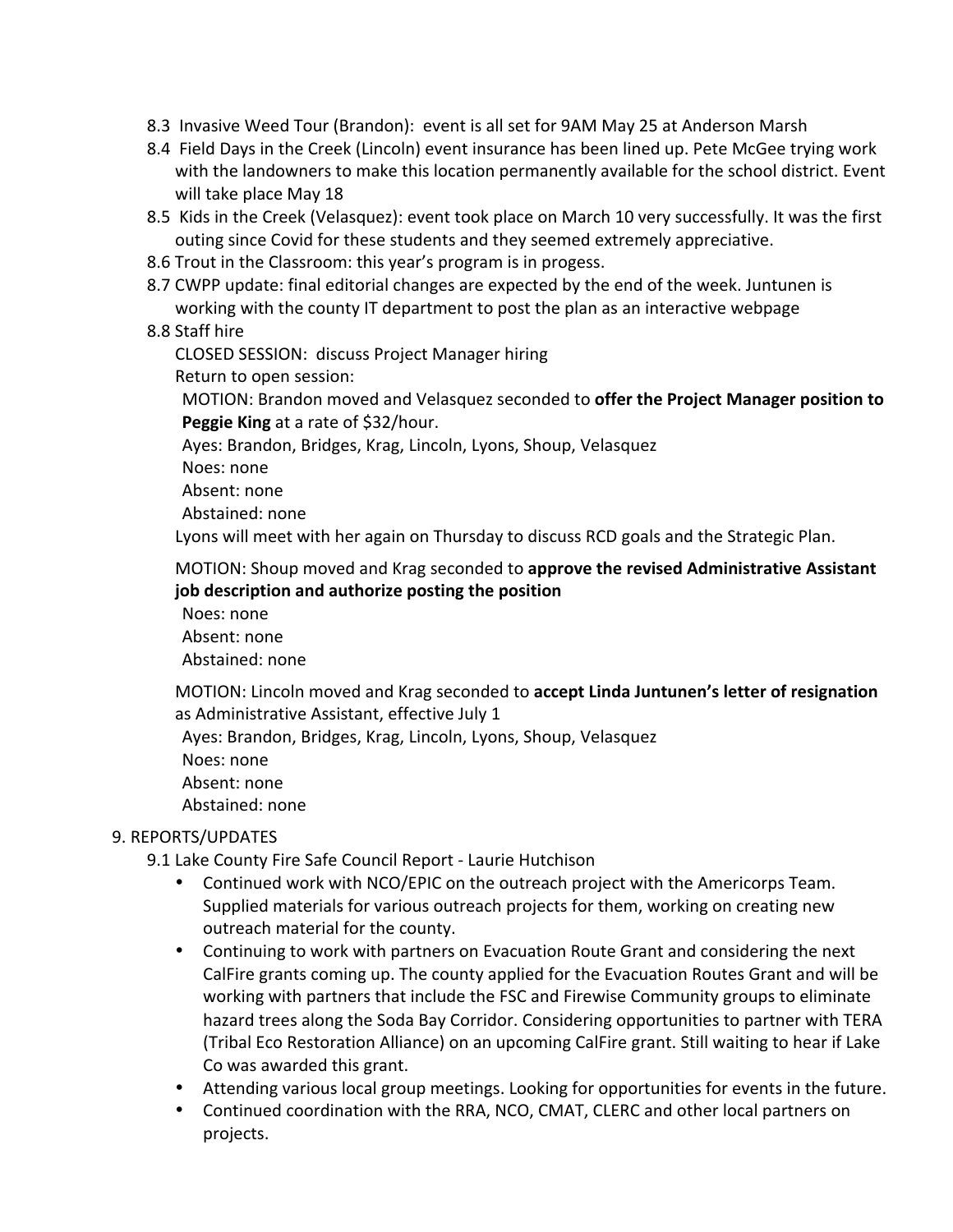- Continuing to promote county wide Fire Safe Lake website (www.firesafelake.org); Public outreach via social media for updates and info on various local fires, Covid 19 and events in the area.
- 9.2 NRCS Report Korinn Woodard. NRCS provides phone service to the RCD office (thank you NRCS!), but only one of the lines works and it is encumbered by a long-outdated answer machine message that no one can change because we don't have the password. Woodard will arrange to rectify this situation. NRCS is funding a few projects, but has less money to distribute this year.
- 9.3 Goats Rue Project Greg Dills. CCC is unable to provide a crew this year to assist with hand pulling of Goats Rue and TERA's bid was far over budget. We need to try to recruit volunteers to do this work under RCD staff direction. Suggestion to try to get high school students who need community service hours, and also to spread the word in the community. Several directors offered to help with recruitment; the work will take place in mid-May.
- 9.4 CalTrans Revegetation Projects Greg Dills
	- Middletown: Watering and weed management are ongoing. Caltrans has identified severally culturally significant sites in Trailside Park that will be excluded from the next 12.5-acre planting. They are drafting a scope of work and RCD staff will assist with budget details.
	- Highway 29 CalTrans project: contract has been held up in Caltrans's contracting and legal departments and an agreement may not be ready for a few more weeks. Caltrans has requested a more detailed budget; RCD staff is currently providing the additional information. Due to this delay and drought conditions, he has requested Caltrans to push the start date out to the fall of 2022 because under the current conditions a fall planting would be more likely to survive.

#### 9.5 Civic Spark Fellow report - Kristina Linder

Tasks completed this month:

- Published project maps on the CLERC website.
- Trialed the Fuels Crew survey with the NCCC AmeriCorps team.
- Scheduled an Avenza training day with the TERA handcrew.
- Researched ESRI dashboard and web app builder to help create more informative
- and helpful maps for the CLERC website.
- Mapped grant projects covered by the SSCRA fire prevention grant.

Tasks for next month:

- Build a basemap that CLERC can use when mapping projects.
- Help with North Bay Forest Improvement Project (NBFIP) site visits.
- Build a web map using ESRI dashboard and web app builder.
- Work on Avenza training plan.
- Help CLERC with the Fire Prevention and Forest Health Grant project implementation. Challenges: the three CivicSpark Fellows worked with Citizens Caring for Clearlake (CC4C) to hold a clean-up event in Redbud Park, postponed because both a city event permit and county insurance were needed, then postponed again because the insurance would not be approved in time. Instead they are going to assist with volunteer mobilization for the Earth Day clean-up event CC4C is holding with the city of Clearlake. This experience taught a lesson about effective project planning and timing.
- 9.6 Lake County Land Trust Wright Project. Velasquez: the Master Gardeners have resumed plant surveys, including an effort to document all on-site thistle locations before it goes to seed. Krag: the Wildlife Conservation Board seems to really want to fund the project, which it will consider in August. A permit application has been submitted to county.